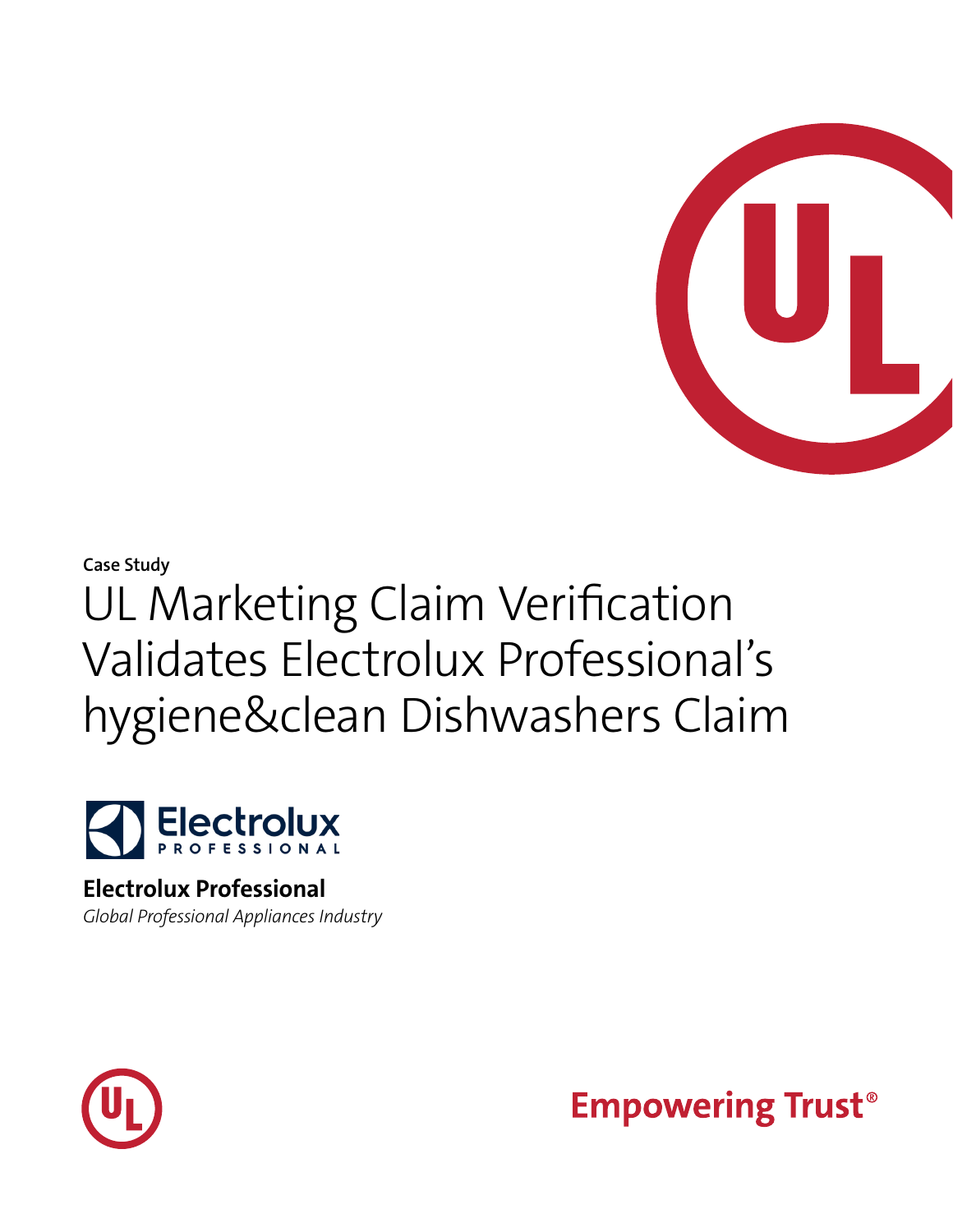## UL Marketing Claim Verification Validates Electrolux Professional's hygiene&clean Dishwashers Claim

Using a rigorous and scientific process, UL, through its Marketing Claim Verification program, helped Electrolux Professional demonstrate to its customers that the product works as advertised.

Because of the COVID-19 pandemic, hygiene has taken on a new level of significance in business. Companies big and small have invested in innovative hygienic products, heightened cleaning protocols and implemented multiple mitigation strategies to help reduce the risk of exposure to bacteria and viruses.

Electrolux Professional wanted to help the food services industry regain customers lost to pandemic health and safety concerns. By applying the general performance requirements used by the medical industry to disinfect reusable medical devices, the company's product design team was able to develop a hygienic commercial dishwashing line that disinfected items handled in the preparation and consumption of food products.

While internal tests demonstrated the hygienic capabilities of the equipment, Electrolux Professional wanted independent verification of its results in order to be completely transparent with its customers. The company engaged UL, through its Marketing Claim Verification program, to assess its claim that the dishwashers performed at the disinfection level A0 of 60 as defined by UNI EN ISO 15883-1, which normally only applies to medical equipment.

"Our goal was to communicate effectively and honestly to our customers about the line's unique capabilities," said Silvia Piccin, Electrolux Professional product manager, Warewashing. "[The world] had already witnessed an overwhelming amount of advertising, sometimes featuring false and very often misleading claims. We wanted to be different."



*"Thanks to UL, it has been possible to communicate directly and honestly to our customers the reliability regarding the hygienic capabilities of our professional dishwashing equipment"* 

*Silvia Piccin, Product Manager, Electrolux Profesional*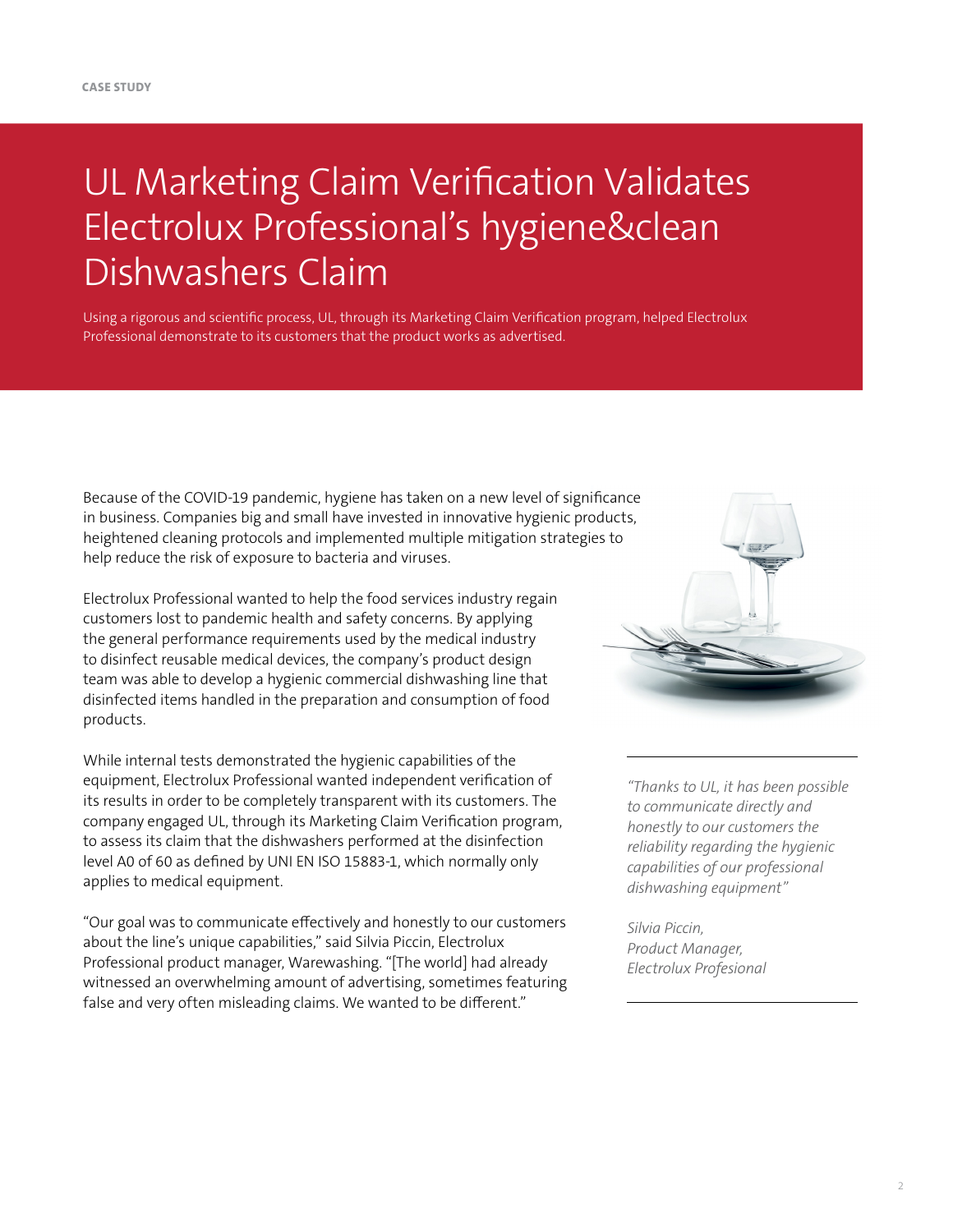

#### **What is a UL Verified Marketing Claim?**

UL Verification boosts customer confidence by independently verifying a brand's marketing and advertising claims about a product, process, system or facility. The marketing claim process starts with a discussion about the proposed marketing claim, followed by development of the claim's testing protocol and evaluation criteria.

Once the claim is validated, UL issues a visually distinct UL Mark featuring a unique identifier along with a description of the claim. The customer then receives a marketing packet explaining how to apply the UL Verified Mark to its marketing materials and promote the accomplishment to its customers.

UL features all Verified marketing claims on its publicly available database, verify.ul.com. Buyers can search for records by manufacturer name, product name or a Verified Mark's unique identifier, making it easier for customers to purchase products with confidence.

*"By actively collaborating with UL to develop a clear definition of our goal, we were able to promote it on the market more effectively."*

*Silvia Piccin Product Manager, Electrolux Professional*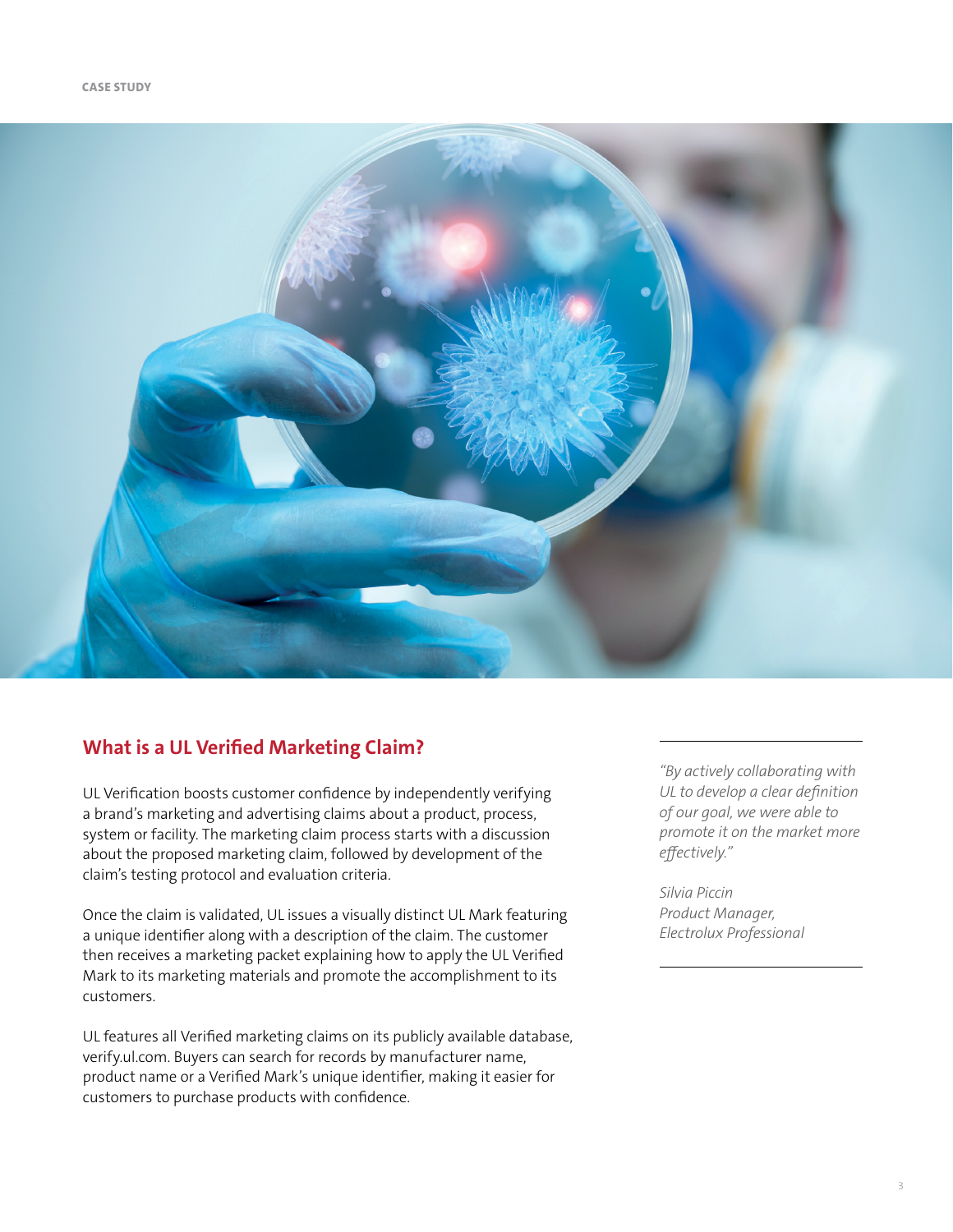#### **How UL verified Electrolux Professional's hygienic claim**

A<sub>o</sub> 60 condition with 99.999% reduction load bacteria in **Disinfect Cycle**  Led by UL's team in Europe, UL's employees turned first to the global list of standards to determine the appropriate testing protocols. Next, they assessed what bacteria was needed to conduct the test and how to source the bacteria accurately. Because UL can tailor the service around the claim to reflect each customer's specific market needs, the team then developed the claim's scope and definition.

"With UL Verification, customers can specify what they want to communicate to the market," said Fabio Pozzi, a regional operations manager in UL's HVAC, Appliances and Lighting group. "The claim is specific to the customer, which allows them to sell a product with a unique characteristic to differentiate themselves from their competitors."

To arrive at the final wording of the verification claim, UL evaluated every element of the product and testing process to align the claim with ISO's general performance requirements for the cleaning and disinfection of reusable medical devices.

"The wording of the claim impacts the testing program, so it's critical for us to accurately translate the customer's request into a repeatable test to allow for future claim validation," said Franck Grevet, business development manager in UL's Appliances, HVAC and Lighting group. "Every detail is prescribed, from defining the machine used in the evaluation to the specific techniques applied during the testing process."

After concluding testing, the commercial dishwashing solution achieved UL Verification for A $_{\rm o}$  60 with 99.999% reduction load of bacteria in the disinfection cycle. The U.S. Centers for Disease Control and Prevention (CDC) defines disinfection as "thermal or chemical destruction of pathogenic and other types of microorganisms."

Electrolux Professional launched its hygiene&clean commercial dishwashers in July 2020. The hygiene&clean line is available across four core Electrolux Professional models, including under-counter, hood type, pot washer and rack type.

"Thanks to UL, it has been possible to communicate directly and honestly to our customers the reliability regarding the hygienic capabilities of our professional dishwashing equipment," Silvia Piccin said. "By actively collaborating with UL to develop a clear definition of our goal, we were able to promote it on the market more effectively."











**Visit [UL.com/services/marketing-claim-verification](https://UL.com/services/marketing-claim-verification) for more information.**